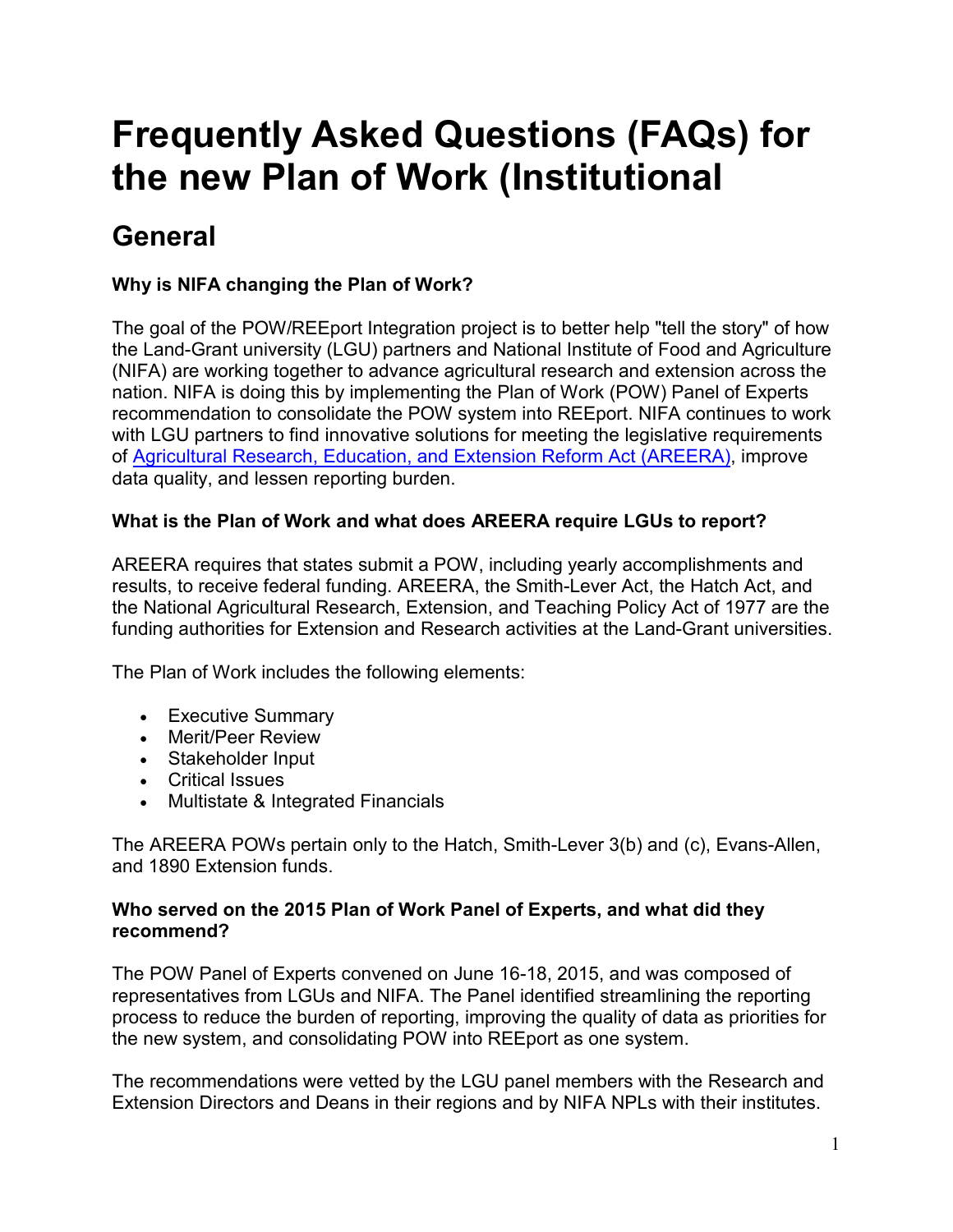The final recommendations were presented to NIFA's Director, Dr. Sonny Ramaswamy, on September 27, 2015.

#### **What has changed with the Plan of Work?**

The primary change in the system redesign is the replacement of Planned Programs with state-defined Critical Issues, which are explained in greater detail in the following FAQs.

Prior to the 2020 Plan of Work, the POW reporting consisted of two core documents: the Plan of Work and the Annual Report of Accomplishments and Results. A set of multistate and integrated financial forms supplemented the two core documents along with research project reporting. In the system redesign, these documents remain and are collectively referred to as the Institutional Profile. The bulk of the reporting required in these documents is mandated by AREERA legislation and other funding authorities. The core elements will remain largely unaltered in both form and function through the redesign process. The portions of the Institutional Profile that will remain static include:

- Executive Summary
- Merit/Peer Review
- Stakeholder Input
- Multistate & Integrated Financials

#### **What is the Institutional Profile?**

The Institutional Profile is the name for the new, consolidated Plan of Work system. It is a new section of REEport for collecting the information needed to meet AREERA requirements,

#### **What features were in the first release of the new Institutional Profile?**

The new Institutional Profile was released on October 19, 2018 and delivered on NIFA's commitment to consolidate the former POW into REEport. New features included a dashboard to manage AREERA reporting; streamlined reporting requirements; reduced data entry; and state-defined critical issues that organize and help "tell the story" of how NIFA is working together to advance agricultural research and extension across the nation.

#### **What are some of the benefits of the new Institutional Profile?**

Benefits of the new Institutional Profile include:

- The number of POW form fields decreased from 24 to 10, thus, reducing the reporting burden for states and reviewers
- A streamlined dashboard helps to manage work flow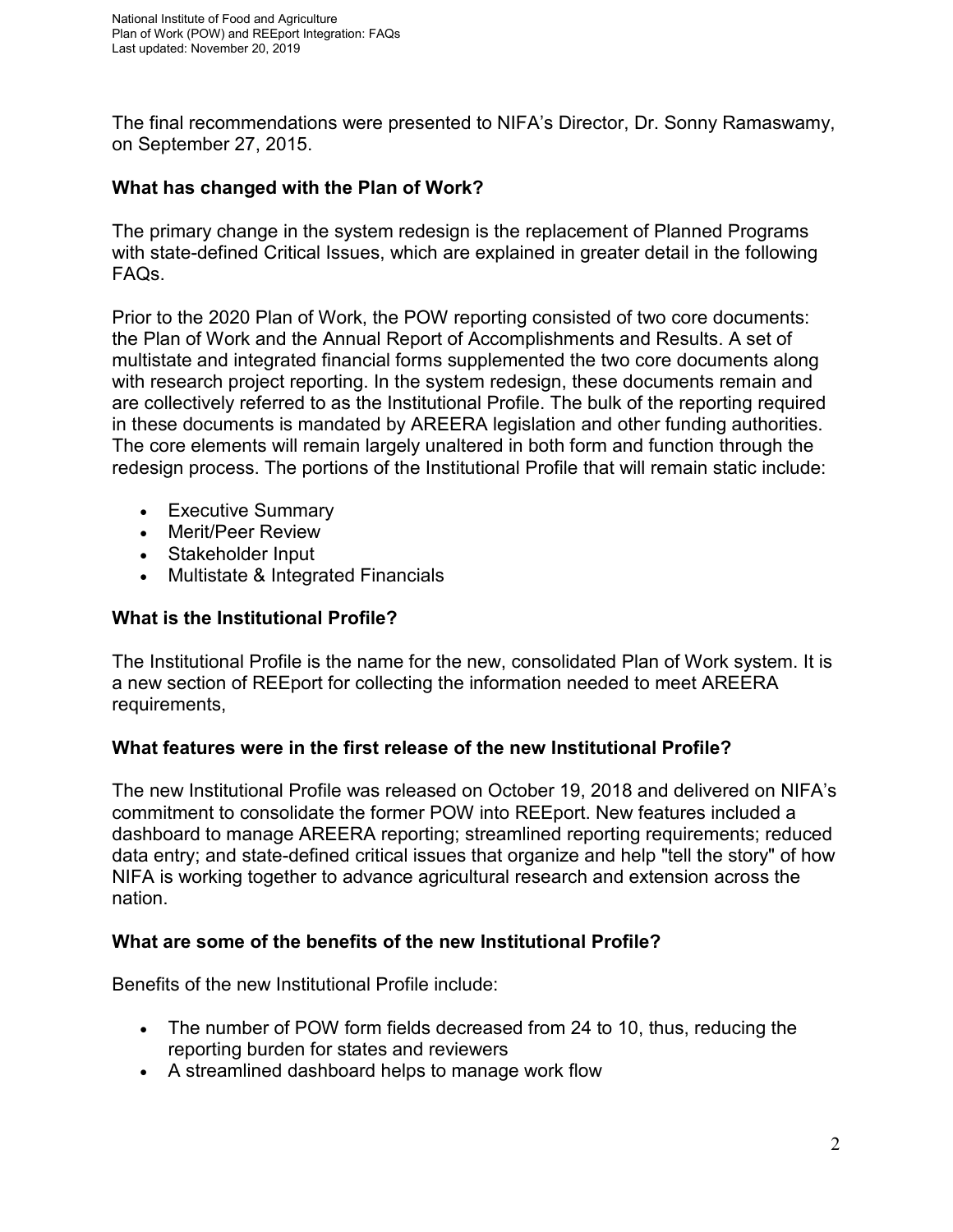- Critical Issues replace Planned Programs allowing states to define their top priorities
- REEport Site Administrators directly manage roles in the new POW instead of going through NIFA
- Information collection integrates with REEport and will further streamline reporting in future updates

#### **What changes occurred in the second release?**

A new application icon was added to the [NIFA Reporting Portal](https://portal.nifa.usda.gov/portal/front/login?service=https%3A%2F%2Fportal.nifa.usda.gov%2Fportal%2Ffront%2Fhome) for the Institutional Profile, which provides access to the new dashboard and Plan of Work. The NIFA Science Emphasis Areas (SEAs) were added as an attribute of the new state-defined critical issues to organize and correlate state-defined issues with NIFA's science priorities.

Site Administrators also gained the ability to manage Institutional Profile roles in addition to the REEport roles they already managed. NIFA recommends that primary contacts in the former POW system have conversations with their leadership to determine the approach that works best since the Site Administrator role will be new to some. In the past, role management in the POW system was handled by primary contacts who routinely worked with NIFA to request changes to roles in the POW.

Please email [pow@usda.gov](mailto:pow@usda.gov) for Site Administrator information for your institution. NIFA will work closely with LGU partners in the development of the second phase.

#### **What does the third release, scheduled for November 26, 2019, bring in terms of changes?**

The most significant change will retire Planned Programs from the REEport research project initiation process for AREERA programs and, instead, link research projects to Critical Issues. Critical issues are a requirement of AREERA and were implemented in the Institutional Profile. This change affects Hatch, Hatch Multistate and Evans-Allen programs. Research projects initiated after this change will be prompted to add a Critical Issue to the project initiation report. NIFA will initiate a similar change for Extension programs after the Extension Partner Working group has completed its work in 2020. These changes will help to streamline reporting and reduce the burden of data collection for the POW Annual Report of Accomplishments and Results.

There are multiple improvements affecting the Institutional Profile. Highlights include:

• LGU Deans and Directors will be able to call back (unsubmit) their Plan of Work during the submission process through the Director's log under the Submit Status icon. This enables the POW to be unlocked for further editing and resolves the occasional instance when a submission gets "hung up" while moving the information into the NIFA review stage due to changes in the Institutional Profile roles during the workflow process.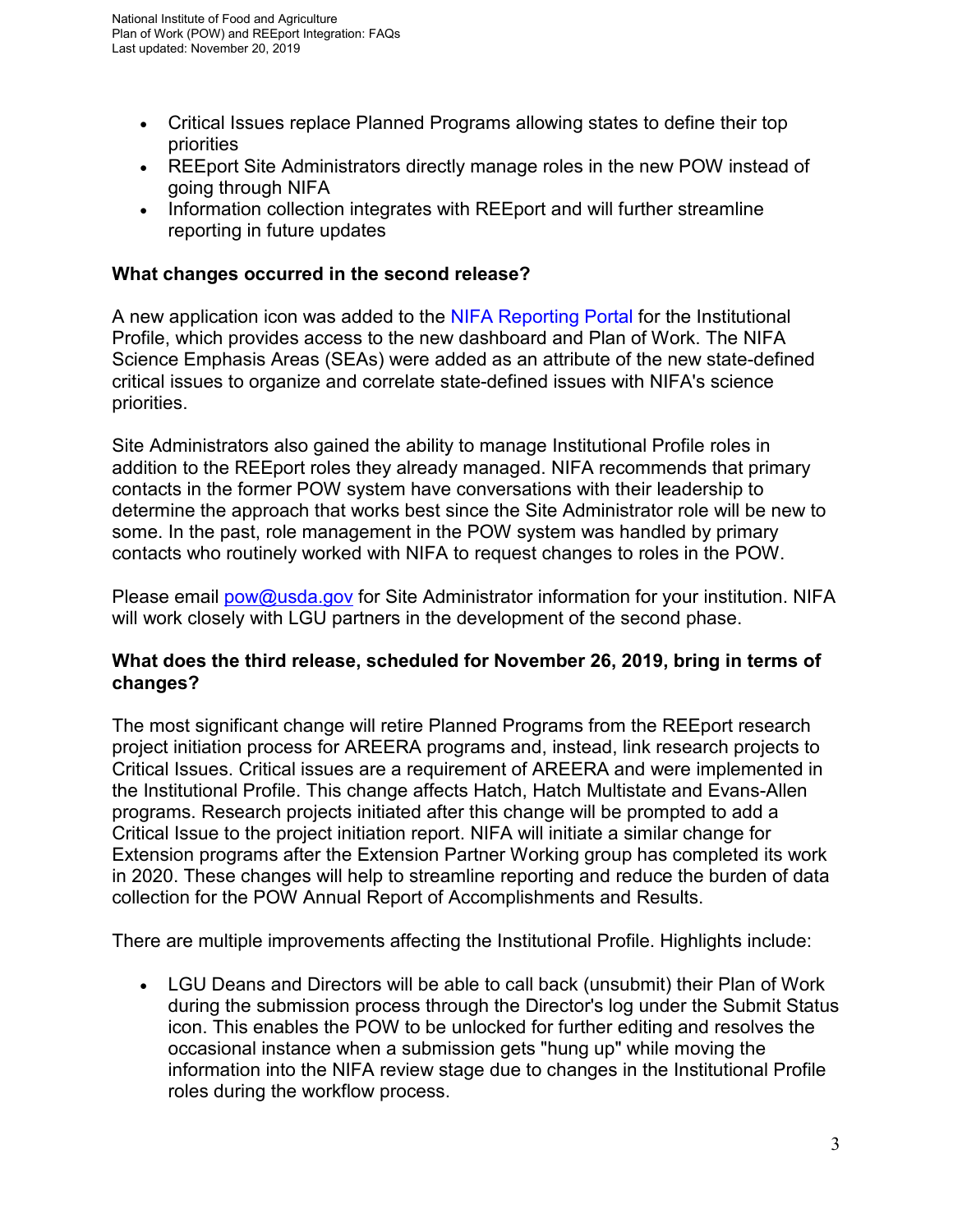- The 2021 Plan of Work will roll over automatically and be visible in the dashboard. The data from the FY 2020 Plan will be carried forward.
- The dashboard will include contact information for the NIFA Liaison.
- New email notifications are being added throughout the POW process.

## **For Land-Grant Universities (LGU)**

#### **What can REEport Site Administrators do regarding Institutional Profile roles?**

REEport Site Administrators are able to directly manage Institutional Profile roles for their LGU. Site Administrators and other LGU staff who help manage POW and REEport roles should review the "Managing User Roles for Institutional Profile Guide." Guides can be requested from the [Plan of Work \(POW\) and REEport Integration:](https://nifa.usda.gov/resource/plan-work-pow-and-reeport-integration-institutional-profile-user-guides)  [Institutional Profile User Guides](https://nifa.usda.gov/resource/plan-work-pow-and-reeport-integration-institutional-profile-user-guides) page on NIFA's website. LGU leadership are encouraged to discuss the new responsibilities of the Site Administrator role and determine who is best suited to help manage roles and access to the Institutional Profile system. For general information on navigating the new Plan of Work, review the "NIFA Institutional Profile User Guide" available, by request, from the [Plan of Work \(POW\) and](https://nifa.usda.gov/resource/plan-work-pow-and-reeport-integration-institutional-profile-user-guides)  [REEport Integration: Institutional Profile User Guides web page.](https://nifa.usda.gov/resource/plan-work-pow-and-reeport-integration-institutional-profile-user-guides) Institutions should continue to update the status and profile of all current POW users, identify new users to be added, and make requests for non-active users to be removed from POW to ensure role management is maintained for the 2019 Annual Report of Accomplishments and Results reporting cycle.

#### **What are Science Emphasis Areas?**

There are nine NIFA Science Emphasis Areas (SEAs) that capture all research and extension activities according to NIFA's science strategic goals and objectives. Users will need to associate at least one SEA for each critical issue in the Plan of Work. These associations will help inform reporting related to research project initiations and, eventually, extension program initiations in REEport. Specifically, the Critical Issue and SEA association will link research projects and extension programs in REEport to the Plan of Work in the Institutional Profile.

#### **What if the SEA I picked with my Primary Critical Issue does not align with the Knowledge Area I choose for my research project initiation?**

The POW requires an initial association of Science Emphasis Areas (SEAs) to critical issues that NIFA, in turn, maps to Knowledge Areas (KAs). If these do not align, the system will not require changes at this point. NIFA will examine instances where Critical Issues, KAs, and SEAs do not align and determine next steps.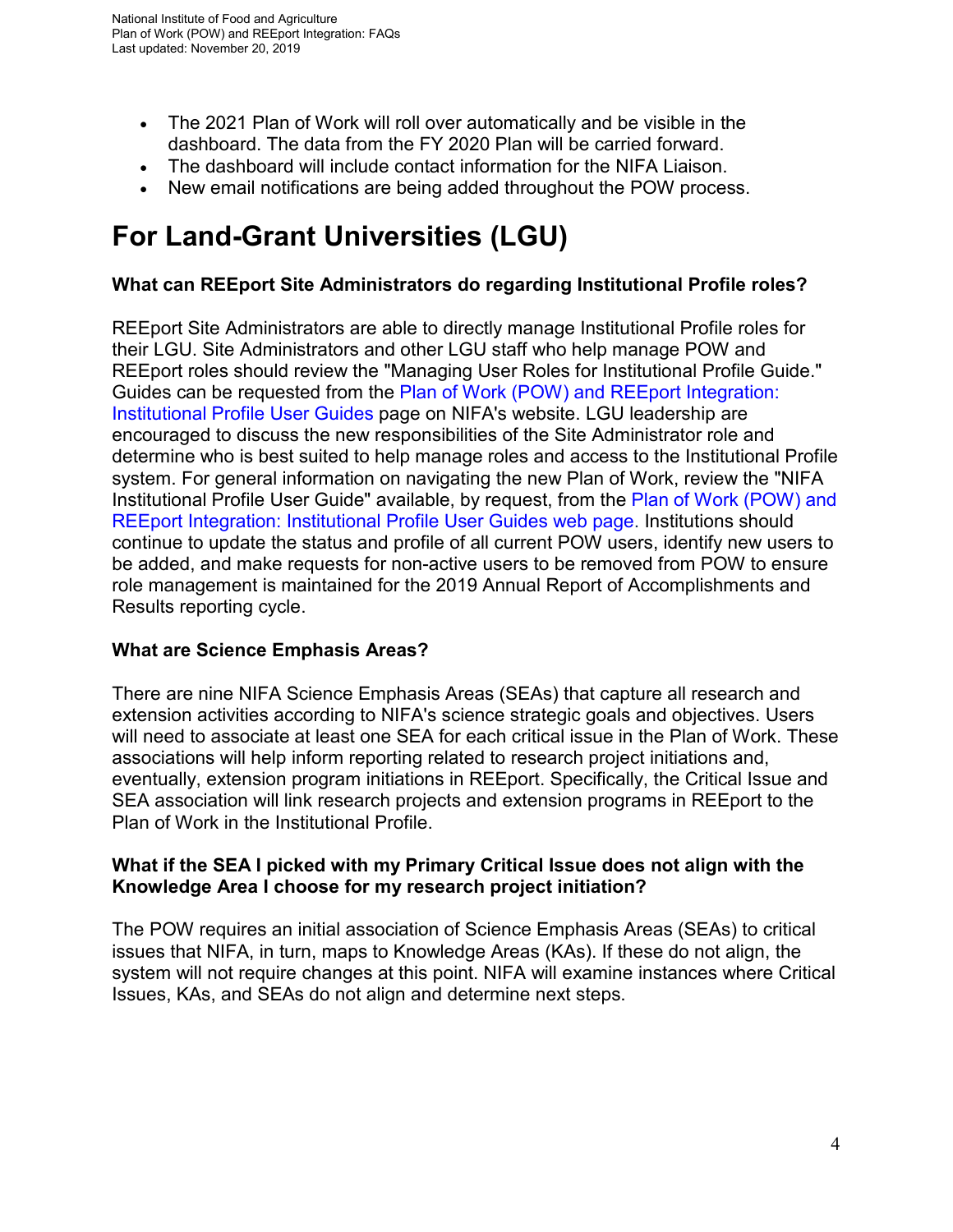#### **What is the timeline for upcoming phases of the consolidation?**

The first release was completed on October 19, 2018 for the new dashboard and the Plan of Work. In the next release, on November 26, 2019, REEport will require new research project initiations to be associated with a critical issue. Currently active projects may be associated with a critical issue via the project change process. Extension programs initiations will also require critical issue associations once those initiations are implemented in the REEport system in 2020. An Extension Working Group is being formed and will be working to identify and finalize requirements for Extension program initiation and accomplishment reporting.

#### **What is the reporting due date for the 2020 POW and what other reports will be required in Institutional Profile?**

All reporting due dates for Plan of Work reporting remain the same except for the 2020 Plan of Work submission due date which was moved to June 1, 2019. All FY 2020 POW-related reporting will be completed in the new Institutional Profile. The Plan of Work will be the first of three FY 2020 reports to be released. The remaining two reports, Annual Report of Accomplishments and Results and OGFM Supplement Form, will be released to ensure timely report submission in subsequent fiscal years.

#### **What is happening to the old POW?**

FY 2018 and FY 2019 activities will be completed in the current POW application (i.e., Annual Reports and OGFM Supplemental forms). After those activities and subsequent reviews are completed, NIFA will take the current POW system offline. NIFA will also evaluate options for the archiving of past reports and ongoing storage within the [REEIS](https://reeis.usda.gov/areera/search/2007/to-date)  [site.](https://reeis.usda.gov/areera/search/2007/to-date)

#### **How do I gain access to the Institutional Profile?**

When the Institutional Profile was implemented in October 2018, current POW users were granted the same access to the new Institutional Profile and the 2020 Plan of Work as they had in the POW system. New users can be given access by a REEport Site Administrator associated with their institution. NIFA will continue to provide assistance to users with the current POW for any complex changes needed. Please contact [pow@usda.gov](mailto:pow@usda.gov) for questions regarding the Institutional Profile and the current POW reporting systems.

#### **Why do I have the Institutional Profile button? I don't work on POW.**

All site administrators were given a new Institutional Profile button by default so that they can manage Institutional Profile roles, if needed. NIFA encourages REEport site administrators to discuss the new approach to managing access and roles in the Institutional Profile with LGU leadership to determine who is in the best position to assume this responsibility in the future. Visit the resource page for Plan of Work (POW)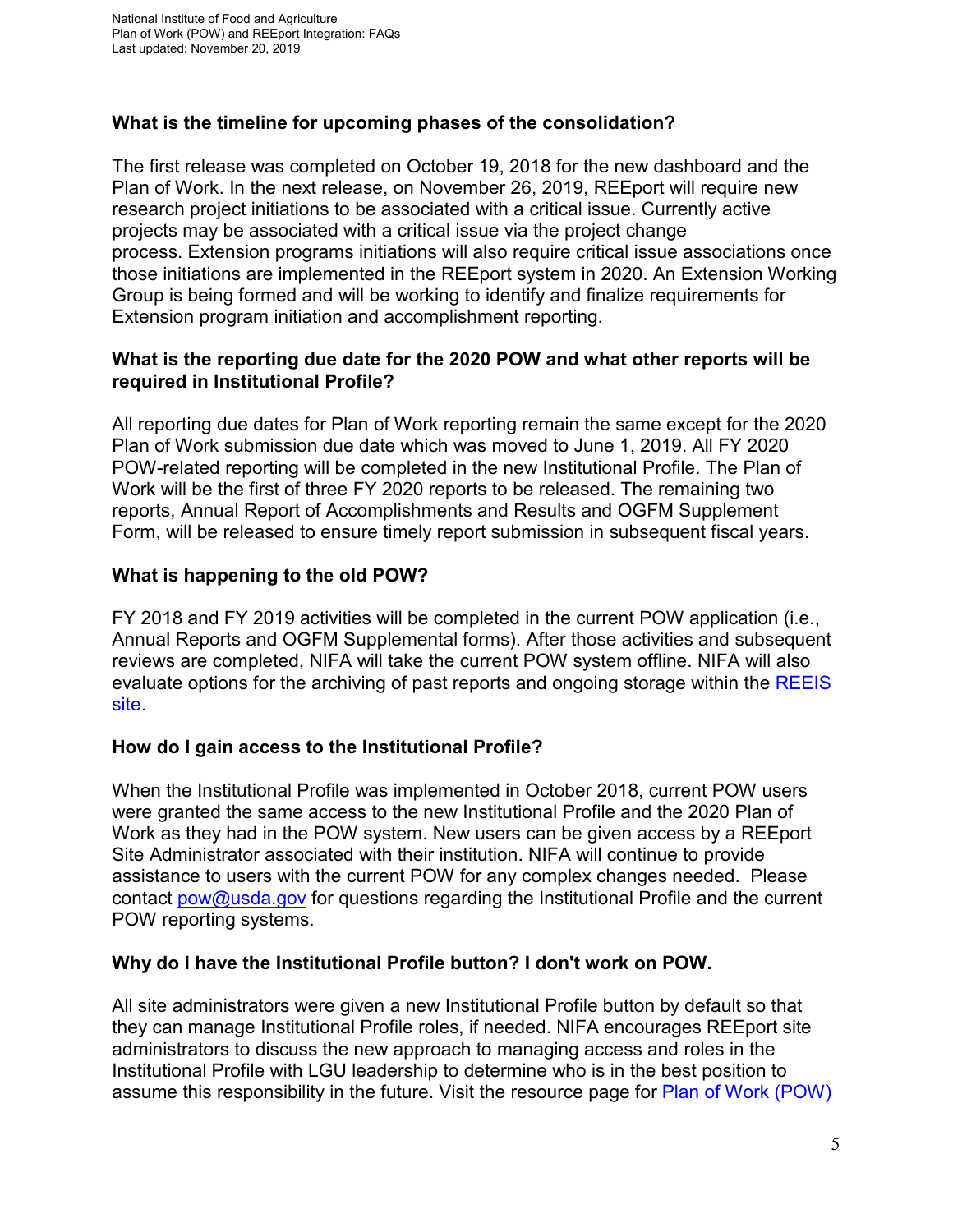[and REEport Integration: Institutional Profile User Guides](https://nifa.usda.gov/resource/plan-work-pow-and-reeport-integration-institutional-profile-user-guides) to learn more about how to manage users for Institutional Profile.

#### **Who will manage roles for the new Institutional Profile and what are the steps to perform that function?**

Initially, existing REEport Site Administrators were assigned the responsibility for managing roles for the new Institutional Profile. NIFA encourages REEport Site Administrators to discuss the new approach to managing Institutional Profile roles with LGU leadership at their institution to determine the most appropriate individual to assume the responsibility. NIFA recommends that all Site Administrators be given the added permission to manage Institutional Profile roles; however, it may be desirable to limit that to a select number of Site Administrators. Additional information on Institutional Profile role management is available, upon request, from the [Plan of Work \(POW\) and](https://nifa.usda.gov/resource/plan-work-pow-and-reeport-integration-institutional-profile-user-guides)  [REEport Integration: Institutional Profile User Guides](https://nifa.usda.gov/resource/plan-work-pow-and-reeport-integration-institutional-profile-user-guides) resource page.

Site Administrators can edit information for existing users or add new users using the current procedures by going to the Administration section, choosing the REEport site, and completing the following steps:

- 1. Click the Add User or choose an existing user to edit.
	- 1. Complete the required fields for new users.
	- 2. Scroll to the section with application, state, institution, and role selections.
- 2. Select the appropriate institutional site.
- 3. Choose the Institutional Profile User role from the dropdown.
- 4. Click Save.
- 5. Click the Manage Institutional Profile Roles link (appears below the Search feature in the upper right).
- 6. Find the user.
- 7. Check the appropriate role(s).
- 8. Click Update Roles.
- 9. Click Return to Portal Administration.

For issues or more complex changes, please contact NIFA at [pow@usda.gov.](mailto:pow@usda.gov)

#### **Now that the Institutional Profile is up and running, when will I be required to use the original POW system versus the new system for each report?**

Institutions will complete their Plans in the new Institutional Profile system for FY 2020 and all subsequent years. The 2019 Annual Reports, the Annual Report of Accomplishments and Results and Office of Grants and Financial Management (OGFM) Supplemental forms (Multistate & Integrated financials including brief summaries), will be completed in the original POW system. The first annual report submissions for the 2020 Plan of Work will not be due until 2021. At that time, institutions will be submitting reports using the Institutional Profile system.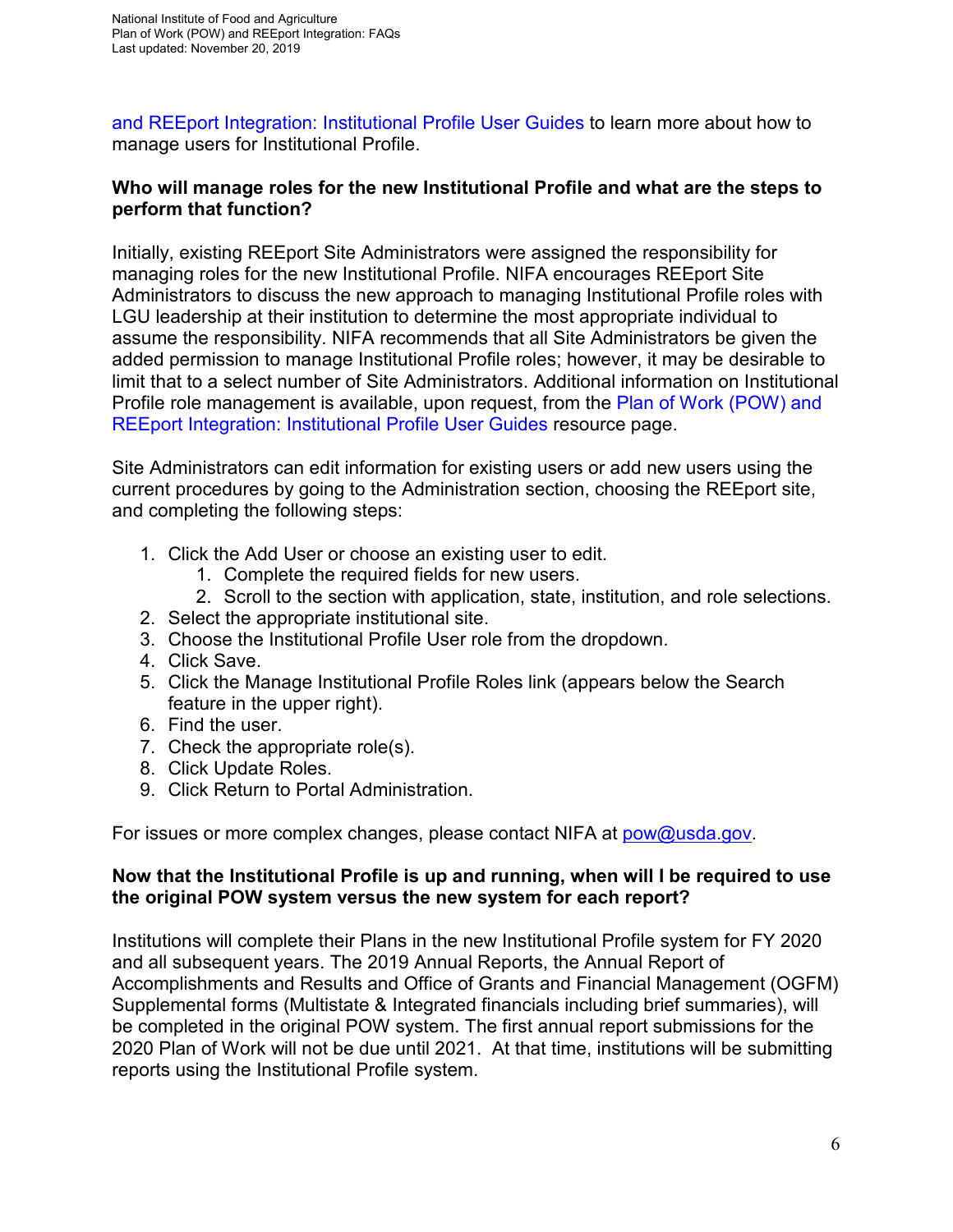| <b>AREERA Requirement</b>                                                                         | 2019                                     | 2020                                              | 2021                                              |
|---------------------------------------------------------------------------------------------------|------------------------------------------|---------------------------------------------------|---------------------------------------------------|
| <b>Plan of Work</b>                                                                               | Waived                                   | Institutional<br>Profile<br>Due: June 1.<br>2019  | Institutional<br>Profile Due:<br>May 1, 2020      |
| <b>Annual Report</b>                                                                              | Current<br>format<br>Due: May 1,<br>2020 | Institutional<br>Profile<br>Due: April 1,<br>2021 | Institutional<br>Profile<br>Due: April 1,<br>2022 |
| <b>OGFM Supplemental forms</b><br>(Brief Summaries, Multistate &<br><b>Integrated financials)</b> | Current<br>format<br>Due: May 1,<br>2020 | Institutional<br>Profile<br>Due: April 1,<br>2021 | Institutional<br>Profile<br>Due: April 1,<br>2022 |

#### **Will any of my existing data be migrated into the new system?**

In the first year of the new Plan of Work system for the FY 2020 Plan, text was entered for the first time by the institutions. After FY 2020, text for all sections and fields will be carried over or pre-populated to next year's Plan and may be subsequently revised by institutions. The obvious exception to the pre-populated text is that the five-year full-time equivalent (FTE) estimates will adjust and gain the new fifth year while dropping the current year (e.g., 2021 will require entry of 2025 estimates and allow editing of years 2021-2024. 2020 will be removed from view).

#### **What are Critical Issues?**

Critical Issues replaced Planned Programs in the Plan of Work. They are the critical short-, intermediate-, and long-term agricultural issues within the state. AREERA requires that states describe them in their Plans of Work.

Specifically, each Plan of Work for a state required under AREERA subsection (d) shall contain descriptions of the following:

- 1. The critical agricultural issues in the state in which the eligible institution is located and the current and planned extension programs and projects targeted to address the issues.
- 2. The process established to consult with extension users regarding the identification of critical agricultural issues in the state and the development of extension programs and projects targeted to address the issues.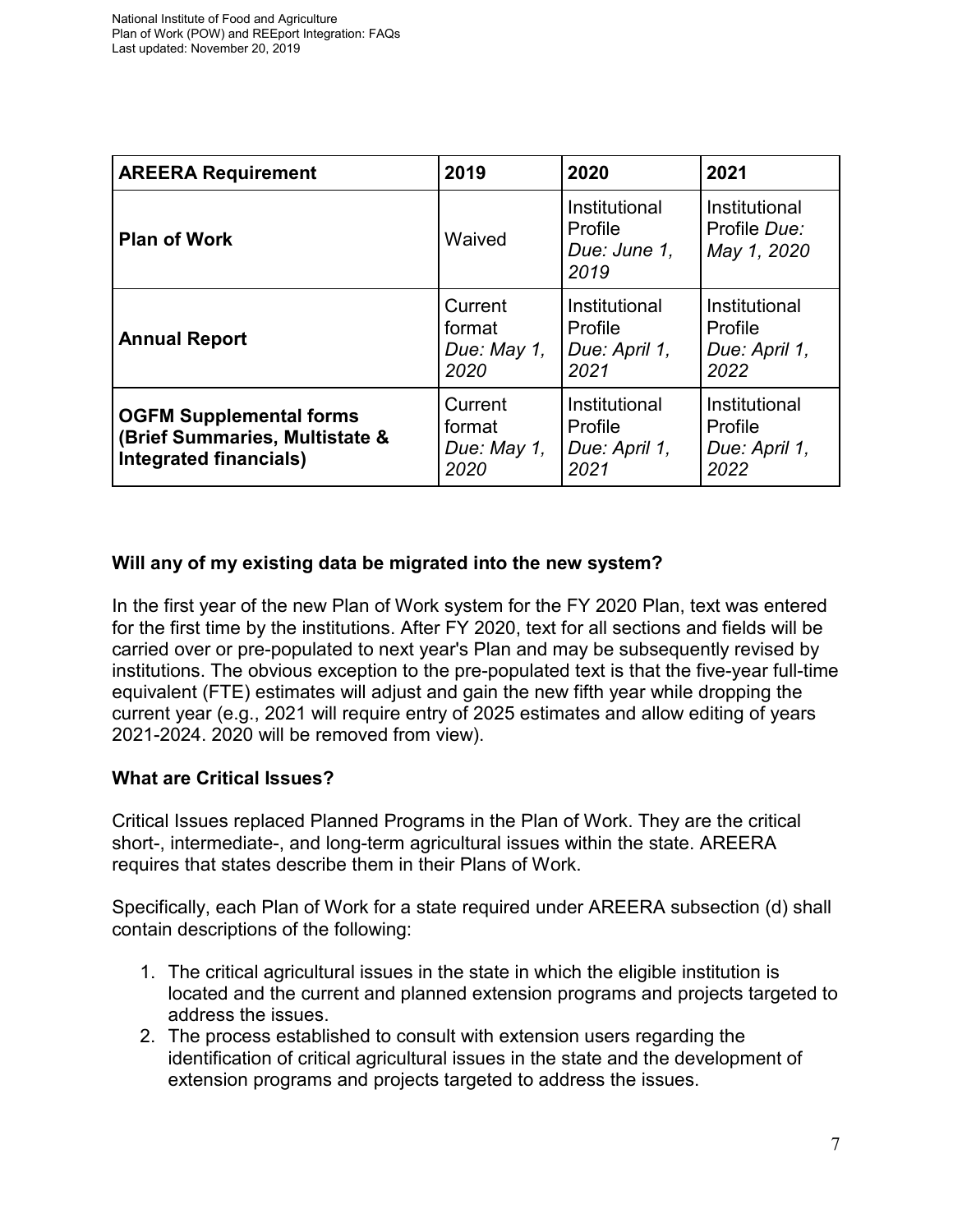- 3. The efforts made to identify and collaborate with other colleges and universities within the state, and within other states, that have a unique capacity to address the identified agricultural issues in the state and the extent of current and emerging efforts (including regional extension efforts) to work with those other institutions.
- 4. The manner in which research and extension, including research and extension activities funded other than through formula funds, will cooperate to address the critical issues in the state, including the activities to be carried out separately, the activities to be carried out sequentially, and the activities to be carried out jointly.
- 5. The education and outreach programs already underway to convey currently available research results that are pertinent to a critical agriculture issue, including efforts to encourage multicounty cooperation in the dissemination of research results.

#### **How many Critical Issues should a state list?**

States may identify as many or as few as they think appropriate. NIFA recommends no more than 5-7 but will continue to gather feedback on what states feel makes sense for them.

#### **Do I have to close and re-initiate my project to associate a critical issue?**

No, you do not have to close and re-initiate your project. Just as with Planned Programs, you may alter the Classification section of your project by going to the Track Changes tab in REEport, pull up your project, and click on the Classification tab. Next, you will see the Primary Critical Issue drop down. Choose one and click Save. While neither the Planned Program nor the Critical Issue will be logged as a change to the project log and will, therefore, not require approval, it will become a permanent association to your project data. NIFA is working on a reporting feature to more easily see the alignments of projects to Critical Issues.

#### **What if my project aligns with more than one critical issue?**

NIFA is cognizant that large projects may touch more than one critical issue. At this time, NIFA is asking people to select the primary critical issue. As with any evolving data collection process, NIFA expects to learn and refine the approach, especially through NIFA's working groups for extension and classification.

#### **What if I want to call back (unsubmit) my Plan of Work?**

If there are other Directors in your chain for approval and the status is "Submission in Progress," click on the Submit Status icon and choose unsubmit. If the POW has already been submitted to NIFA (in NIFA Review), then please contact your NIFA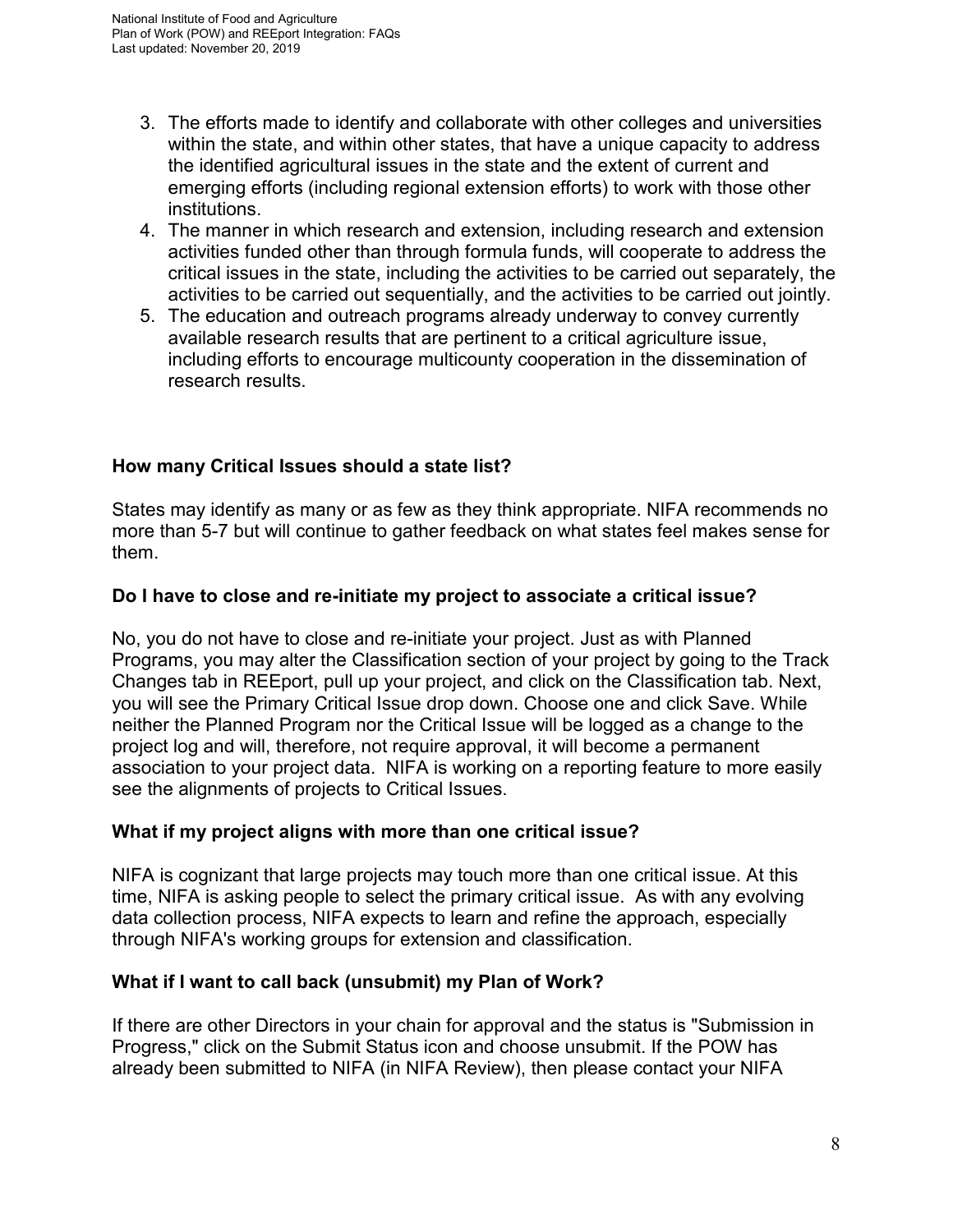Liaison to assist you. Your liaison's contact information appears under the POW Review column.

#### **What if our Site Administrator did not update the roles for our departing Director who still shows up under the submit status log as "not submitted?"**

Site Administrators should first remove the Institutional Profile role then deactivate the user in Portal. Next, navigate to the new Institutional Profile dashboard, click on the Submit Status icon, and choose one of the Directors to unsubmit, and then ask that Director to resubmit the Plan.

#### **What is happening to Planned Programs?**

The section for Planned Programs was replaced by a section called Critical Issues in the 2020 POW. One driver for this change is the Planned Program data collection overlapped with the data collection in REEport for AREERA-funded research projects; this will eliminate some redundancy. By associating these research projects to POW through critical issues, this information extends the POW concept in describing the overall program of research and extension activity descriptions.

During this transition, NIFA continues to include Planned Program questions in REEport for Hatch and Evans-Allen research project initiations but will discontinue this practice after the November 2019 release. At that time, institutions will select a critical issue in lieu of a planned program for all newly created Hatch and Evans-Allen research project initiations. Institutions will have the ability to associate critical issues from their Plan to active research projects through the project change process. The ability to initiate extension programs will be added at a later date. Those initiations will be required to associate a critical issue from the Plan to the extension program in similar fashion. The institution's portfolio of research projects and extension programs will satisfy the overall AREERA requirement that extension programs and research projects will address the critical issues in the state.

#### **Will I continue reporting jointly if my state has more than one institution such as having both 1862 and 1890 institutions?**

Most states will continue reporting jointly, although a few have opted to split. The current way states with more than one institution are reporting, whether jointly or split, will be "frozen" for the first five (5) years of the new system, at which time NIFA will revisit this decision.

#### **Will I continue reporting jointly for both research and extension?**

Yes, research and extension will continue reporting together.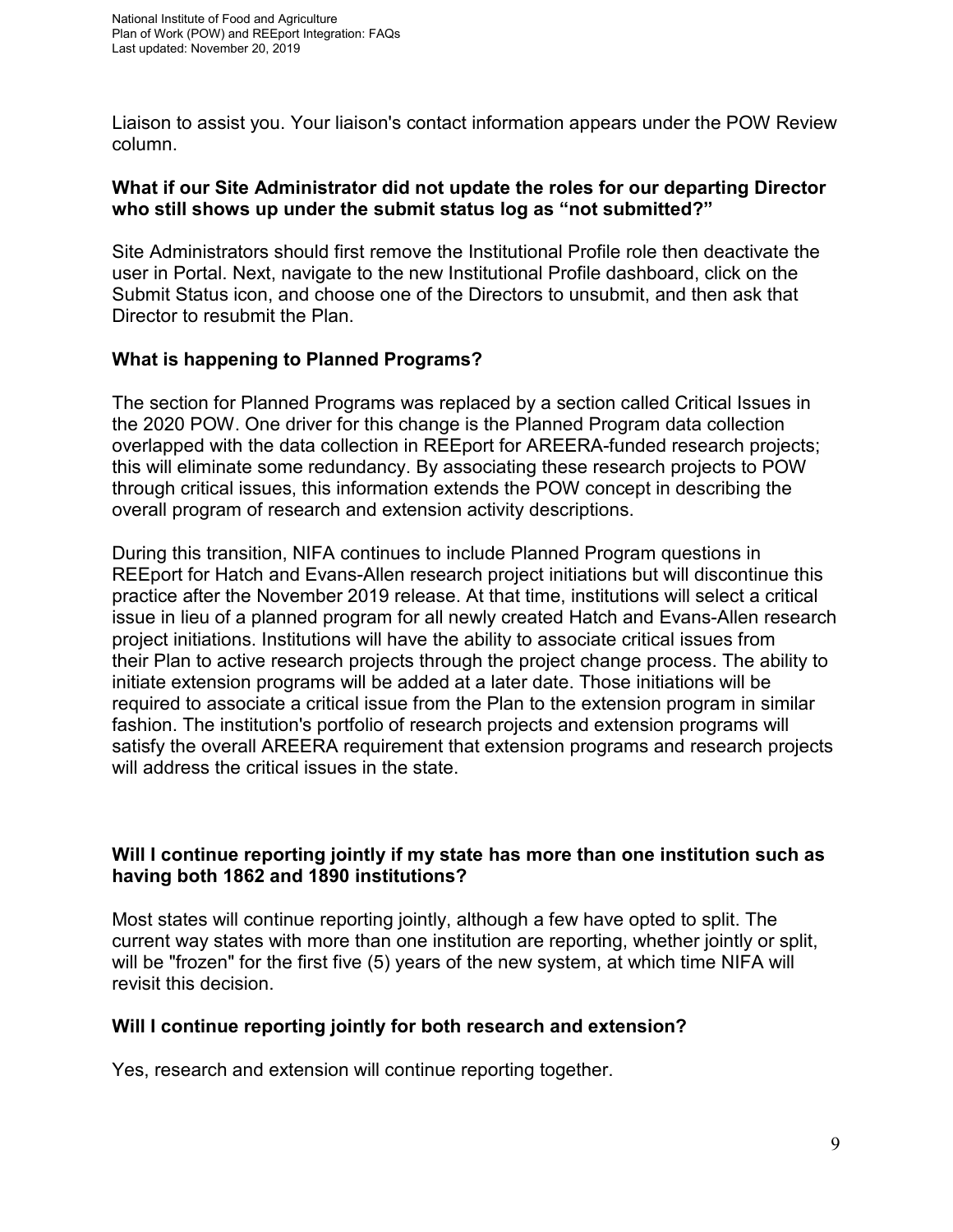#### **What are the names of the fields and their rules such as character limits of the fields in the new Plan of Work report for FY 2020 and beyond?**

The names of the fields and the rules and character limits are the same as they are in the current POW system. The following table provides additional details. The new fields for Critical Issues also are listed. As NIFA continues gathering feedback, NIFA will adjust these rules where it makes sense and has already taken steps to improve them.

| <b>POW field</b>                                   | <b>Required</b> | <b>Rules and Character Limits</b>                                      |
|----------------------------------------------------|-----------------|------------------------------------------------------------------------|
| <b>Executive Summary</b>                           | Yes             | 76,000 characters (increased based on<br>user feedback)                |
| <b>FTE Estimates</b>                               | Yes             | Numbers only<br>$\bullet$<br>Greater than 0<br>Max 9,999.9 (1 decimal) |
| <b>Merit/Peer Review</b>                           | Yes             | 3,200 characters                                                       |
| Stakeholder Input:<br><b>Actions to Seek</b>       | Yes             | 3,200 characters                                                       |
| Stakeholder Input:<br>Methods to Identify          | Yes             | 3,200 characters                                                       |
| Stakeholder Input:<br><b>Methods to Collect</b>    | Yes             | 3,200 characters                                                       |
| Stakeholder Input:<br><b>How Considered</b>        | Yes             | 3,200 characters                                                       |
| <b>Critical Issue name</b>                         | Yes             | 75 characters (increased based on user<br>feedback)                    |
| <b>Critical Issue description</b>                  | Yes             | 1,750 characters (increased based on<br>user feedback)                 |
| Critical Issue term (short,<br>intermediate, long) | Yes             | Radio button selection                                                 |
| <b>Critical issue (Science</b><br>Emphasis Area)   | Yes             | Checkbox                                                               |
| <b>Optional comments</b>                           | <b>No</b>       | 3,200 characters                                                       |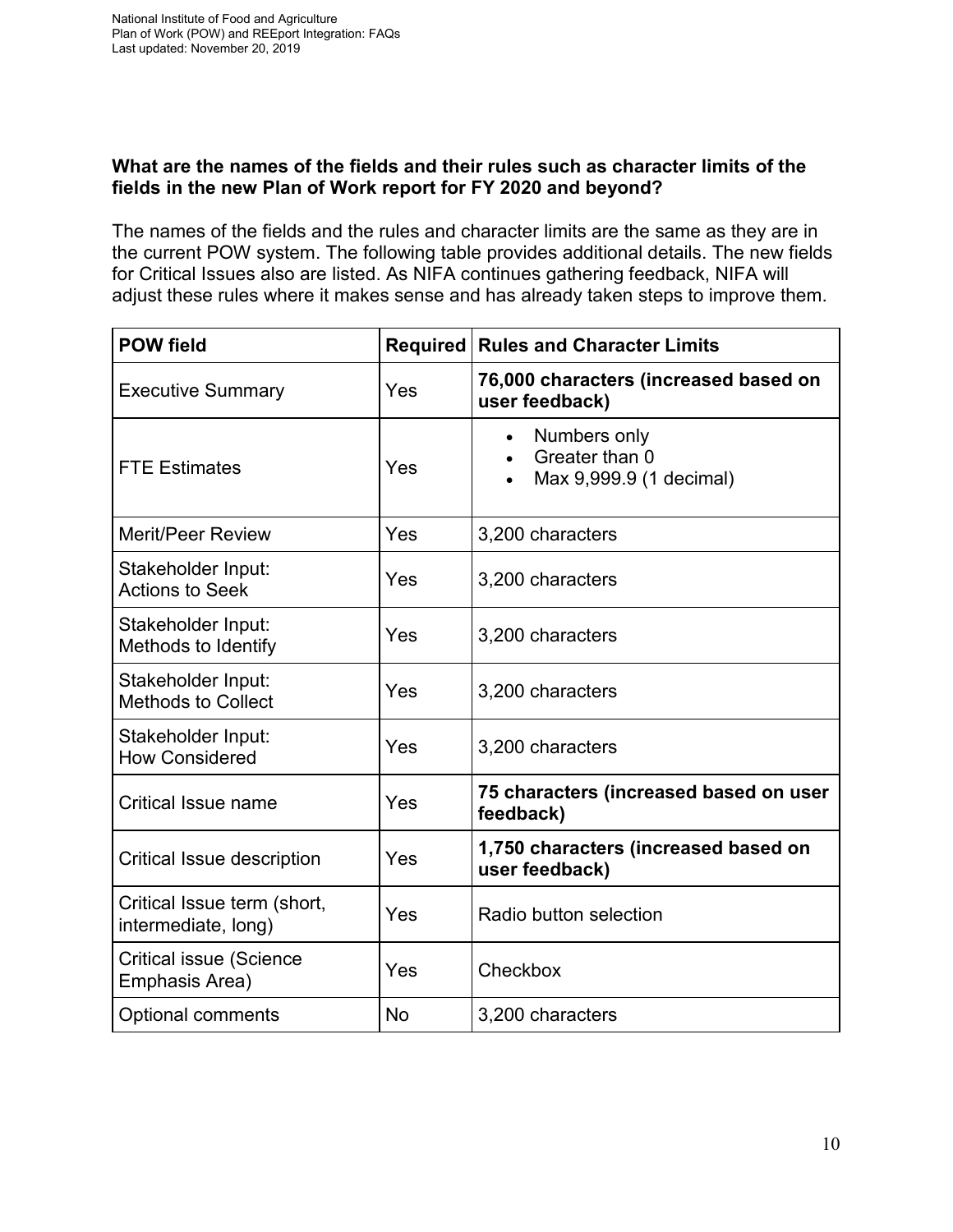#### **Why do I receive errors that say I've exceeded the character count but I've checked and I am well under?**

NIFA has identified a limitation with the Editor (WYSIWYG) which counts the HTML characters that encode it. NIFA will have adjusted the character counts and improved the allowable space and will continue to enhance this feature to provide a more intuitive experience.

#### **How do I calculate FTEs?**

One professional FTE is approximately 2,080 hours of staff time annually allocated to support program activities. Visit [How to Report FTEs in the Plan of Work and Annual](https://nifa.usda.gov/sites/default/files/resource/How%20to%20Report%20FTEs%20in%20the%20Plan%20of%20Work%20and%20Annual%20Report.pdf)  [Report](https://nifa.usda.gov/sites/default/files/resource/How%20to%20Report%20FTEs%20in%20the%20Plan%20of%20Work%20and%20Annual%20Report.pdf) on the [POW page](https://nifa.usda.gov/tool/pow) under the Tools section of the NIFA webpage for more information.

#### **Is financial reporting going to be required on all Extension Programs?**

It will be required in later phases of the integration for Extension programs. NIFA is determining the best approach and are analyzing the current business practices in place for research. Research projects (Hatch, Hatch Multistate, Evans-Allen) already complete the REEport Financial Report each year, reporting expenditure data for the most recently completed federal fiscal year. The same report will be required for extension programs (Smith-Lever, 1890 Extension, Smith-Lever Special Needs) and will be due each February 1. The data from this report will be used to complete significant portions of the AREERA Annual Report. For more information on the financial reporting process and requirements, please see the [REEport Financial Report Manual.](https://nifa.usda.gov/resource/reeport-financial-report-manual) Keep in mind that this manual currently only applies to research projects and competitive awards. It will be updated with extension relevant content once that requirement is in effect.

| <b>REEport Report</b>                           | 2019                                      | 2020                                      | 2021                                                      |
|-------------------------------------------------|-------------------------------------------|-------------------------------------------|-----------------------------------------------------------|
| <b>REEport Initiations</b>                      | Research only<br>Due: Ongoing             | Research only<br>Due: Ongoing             | Extension and<br>Research<br>Due: Ongoing                 |
| <b>REEport Financials</b>                       | Research only<br>Due: February 1,<br>2020 | Research only<br>Due: February 1,<br>2021 | Extension and<br>Research<br>Due: February 1,<br>2022     |
| <b>REEport Progress/Final</b><br><b>Reports</b> | Research only<br>Due: March 1,<br>2020    | Research only<br>Due: March 1,<br>2021    | <b>Extension and</b><br>Research<br>Due: March 1,<br>2022 |

#### **What is the planned schedule for REEport reporting due dates?**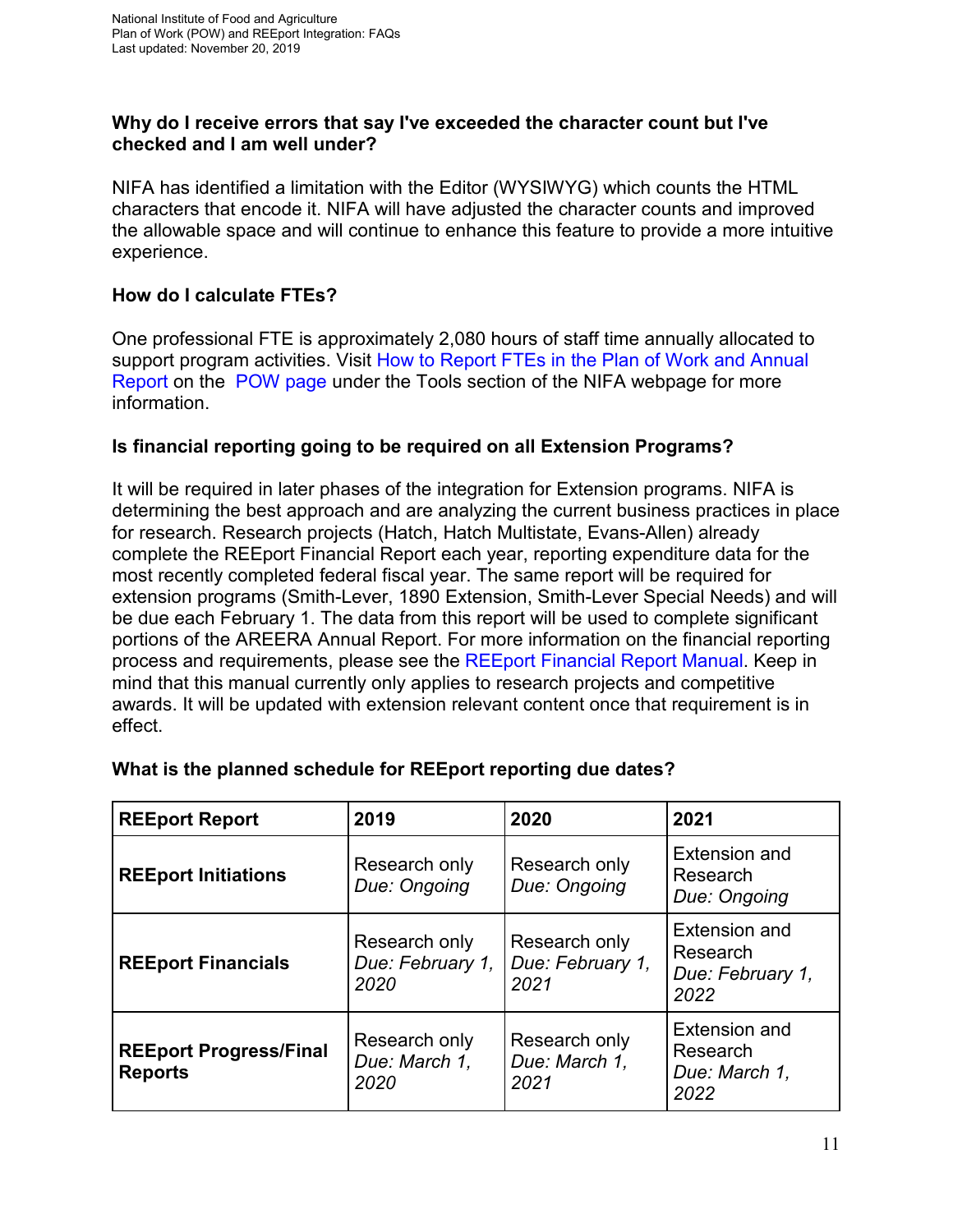#### **What will happen with existing active research projects that will span the transition between systems, especially with respect to critical issues?**

NIFA is still determining the cleanest and most efficient way to make the transition. The current approach will require a project change; however, updates to associate critical issues to existing research projects will not be mandatory at this time.

#### **How can I view the previous Planned Program associated to my research project?**

NIFA is working on a reporting feature to more easily see the alignments of projects to Planned Programs. NIFA will let everyone know when this feature is available.

#### **What will happen with the Planned Programs in the FY 2019 Annual Report of Accomplishments and Results completed in the old POW in April 2020?**

The old Planned Program references will be included in the FY 2019 Annual Report and then phased out. In the new system, programs and projects will be tracked and reported according to Critical Issues.

#### **How can I be involved in providing input onto the design of POW Phase 2?**

NIFA plans to hold sessions open to LGUs at least every three (3) months. NIFA is in the process of re-engaging several NIFA-LGU working groups and planning for the 2020 Panel of Experts. Additional details will also be listed on the Plan of [Work \(POW\)](https://nifa.usda.gov/plan-work-pow-and-reeport-integration-institutional-profile) [and REEport Integration:](https://nifa.usda.gov/plan-work-pow-and-reeport-integration-institutional-profile) Institutional Profile page, including ways to get involved.

### **For State Liaisons and National Program Leaders**

#### **What should I expect after the first release as a State Liaison (NPL, NIFA Liaison, etc.)?**

In Phase 1, the 2020 Plan of Work review was shorter in length due to the reduced number of fields in the new POW format. Due dates remained 60 days after submission, though some adjustments were made to improve the timetables for reviews and requests for additional time.

In later phases, Planned Program data collection, including the addition of extension programs, will shift fully into REEport. Currently, research projects under Hatch and Evans-Allen funding (research projects) initiate and report annually through REEport. Smith-Lever 3(b) and 3(c) and 1890 Extension programs will, in the future, also initiate and report annually in REEport. The role you currently have in the Plan of Work as a NIFA Liaison and the alignment with states will be maintained in the new Institutional Profile. When updates to the NIFA Liaison assignments are made, REEport, the POW system and the Institutional Profile system will manage them accordingly.